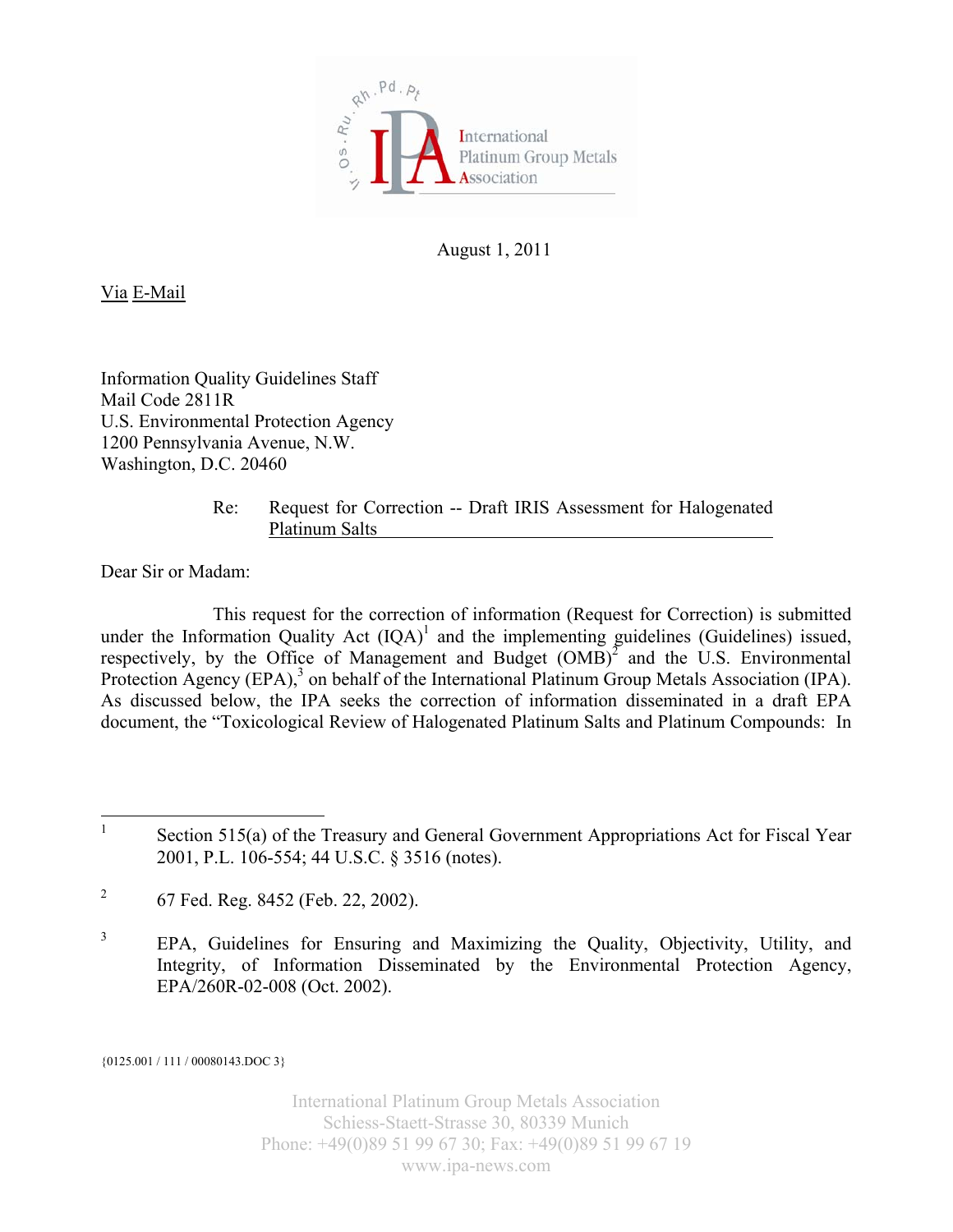

Support of Summary Information on the Integrated Risk Information System (IRIS)" (draft IRIS  $Report)$ <sup>4</sup>

## **Information for Correction**

On February 5, 2009, EPA announced in the *Federal Register* that the draft IRIS Report was available for public review. The draft IRIS Report proposes a revised reference concentration (RfC) of 1  $pg/m<sup>3</sup>$  for halogenated platinum salts (1 trillionth of a gram/m<sup>3</sup>), some 8,000 times below any RfC previously established under the IRIS program. This concentration also is 2 million times below the current U.S. and European Union (EU) occupational exposure level (OEL) of 2  $\mu$ g/m<sup>3</sup> time weighted average (TWA). This dramatically reduced limit is based exclusively on a single study that has been rejected as a basis for setting a threshold for occupational exposures to emissions from halogenated platinum salts by its lead author and by the relevant EU committee. Accordingly, the IPA believes that EPA's exclusive reliance on the single and inappropriate study, as well as the proposed RfC derived based on that study, constitutes erroneous information, the dissemination of which -- even in "external review draft" form - contravenes the  $IOA.<sup>5</sup>$ 

 $\frac{1}{4}$  EPA, Toxicological Review of Halogenated Platinum Salts and Platinum Compounds: In Support of Summary Information on the Integrated Risk Information System (IRIS), EPA/635/R-08/018 (Jan. 27, 2009). The title page of the document denotes it as an "External Review Draft," with the information it contains "distributed solely for the purpose of pre-dissemination peer review under applicable information quality guidelines" and as such, "not . . . formally disseminated by EPA." Notwithstanding this standard disclaimer, we believe -- as noted elsewhere in this Request for Correction -- that a failure to correct promptly the errors it contains will significantly compromise the content and conclusions in the eventual final report.

<sup>5</sup> It should be noted that EPA opted belatedly to include halogenated platinum salts to a risk assessment that, according to all of its public statements and notices over the previous few years, was to have focused only on elemental platinum. Halogenated platinum salts present an entirely different exposure scenario. Releases of elemental platinum to the ambient air may be associated with fuel-borne emissions from automotive catalytic converters due to the use of platinum as a fuel additive. There are no data that indicate that such automotive exhaust catalyst emissions pose any risk of ambient exposures to halogenated platinum salts (Footnote continued on the next page . . .)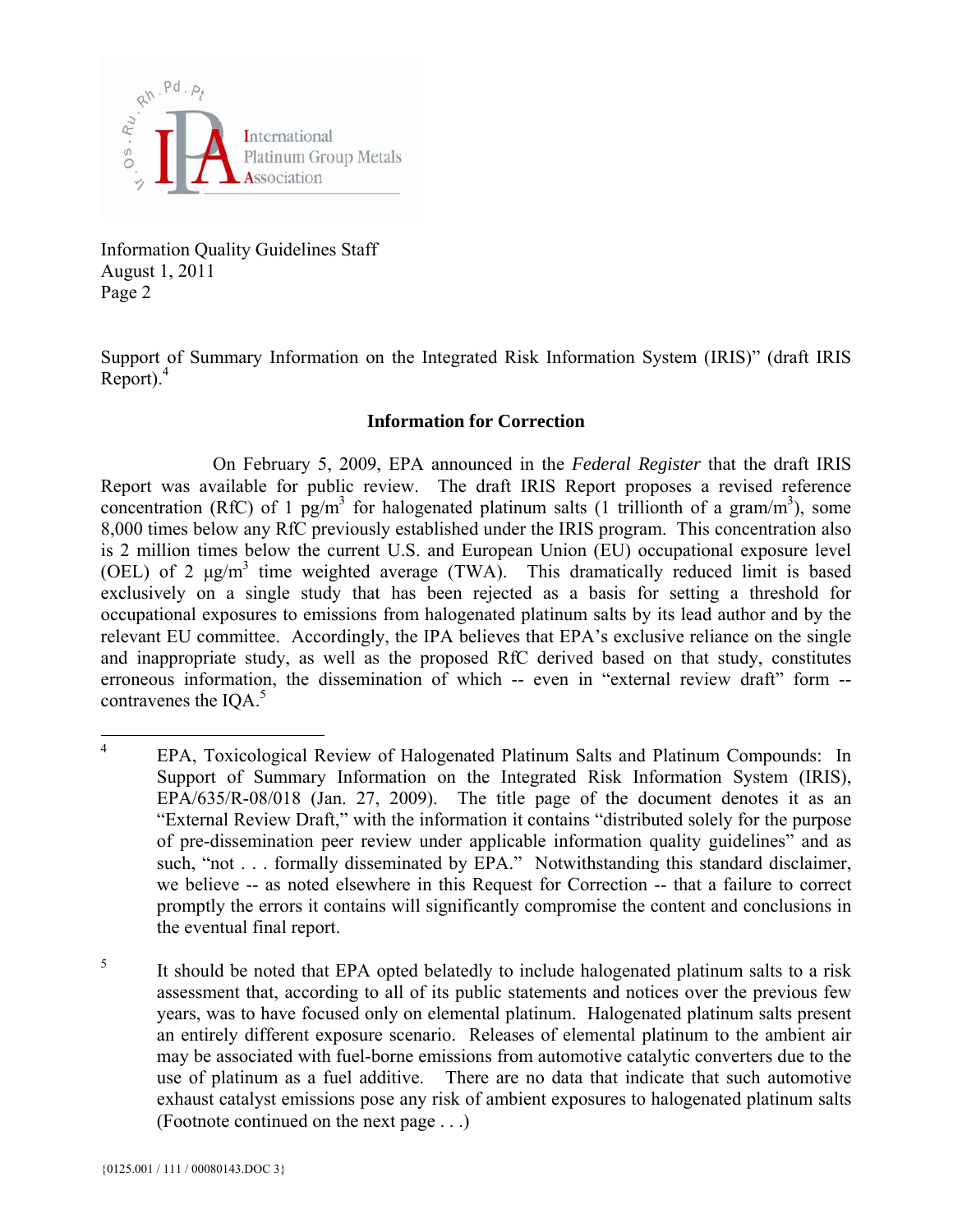

In the draft IRIS Report, EPA acknowledges that its derivation of the 1  $pg/m<sup>3</sup>$  RfC for halogenated platinum salts is based solely on data collected by Dr. Rolf Merget as part of an epidemiologic study of 275 workers involved in manufacturing automotive catalysts in Germany in  $1989-1994$ <sup>6</sup> Reliance upon a single study is a significant scientific deficiency in itself, according to the World Health Organization (WHO): "It is generally recommended that risk assessors not look at only a single test result, although that study might be fully valid."<sup>7</sup> Furthermore, in this case, the single study relied upon by EPA is not at all fully valid for the purpose to which EPA put it. Although the medical observations that Dr. Merget made as part of this study were extensive and robust, there was only very limited area sampling of ambient concentrations, and still less personal exposure monitoring, which was conducted for only five of those 275 workers, during a single week in 1993. The very limited sampling data, although known to EPA, was not provided to external peer reviewers. Because of data deficiencies, Dr. Merget himself stated, in his published report of the study, that "a valid cut-off value for occupational hygiene cannot be defined by this study."<sup>8</sup> Dr.

or compounds. Exposures to halogenated platinum salts and compound, by contrast, are confined to the workplace, where these salts and compounds are used in the manufacture of emission control equipment for the automobile industry. These occupational exposures are well-controlled. This clear distinction between emissions, and emissions control, scenarios for halogenated platinum salts and compounds, on the one hand, and for elemental platinum on the other is not reflected in the draft IRIS Report, however. Nonetheless, EPA inexplicably expanded the draft IRIS Report to encompass halogenated platinum salts, purportedly because ambient exposures have not been sufficiently characterized to rule out their possible presence. This error underscores the necessity of taking prompt action in response to this Request for Correction.

- 6 Merget, R; Kulzer, R; Dierkes-Globisch, A; *et al*. (2000). Exposure-effect relationship of platinum salt allergy in a catalyst production plant: conclusions from a 5-year prospective cohort study. *J. Allergy Clin. Immunol.* 105: 364-370.
- 7 WHO, ILO and UNEP Harmonization Project -- Draft 2011 -- Guidance for Immunotoxicity Risk Assessment for Chemicals, Section 6.3.3. This draft document is marked "DRAFT FOR PUBLIC REVIEW: DO NOT CITE OR QUOTE" and is cited here for the very limited purpose of supporting this Request for Correction.

 $\overline{a}$ 

<sup>8</sup> Merget *et al*. (2000), *supra* note 6.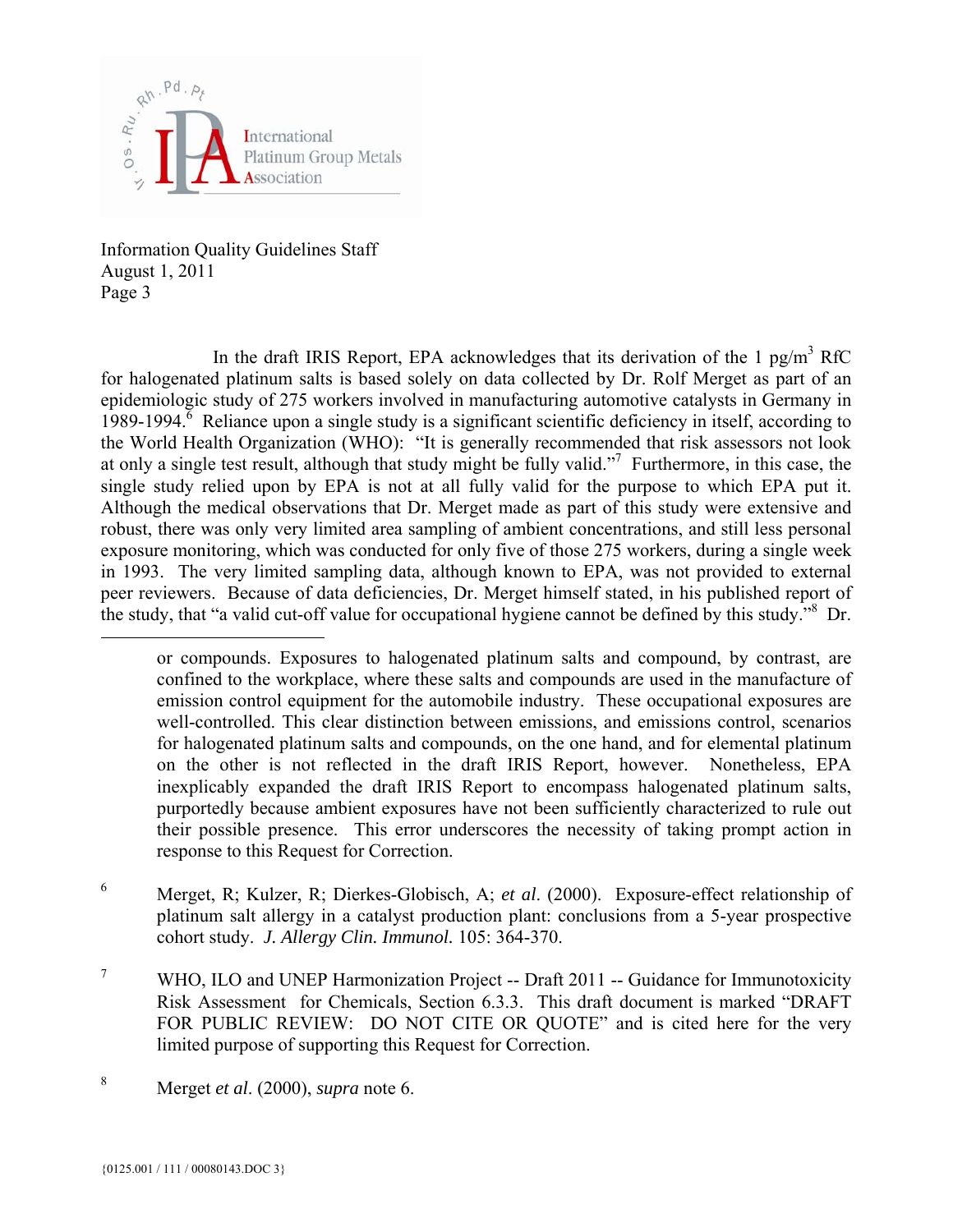

Merget repeated this warning in another contemporaneous publication: "Available information does not permit the definition of an exposure limit for Pt salts<sup>"9</sup> and more recently confirmed this conclusion, stating once again that, in the context of sensitization induction, "no valid threshold of airborne platinum can be derived from the available data."10 These three statements -- two in published scientific literature -- by the author of the single study relied upon by EPA must undermine the reliability and credibility of the EPA conclusion.

The EU's Scientific Committee on Occupational Exposure Limits (SCOEL), consistent with Dr. Merget's own position, stated in the minutes of its June 2010 meeting that it would not rely on the Merget data for standard-setting purposes, but instead would await data relevant to occupational exposures to platinum salts. According to the SCOEL minutes:

> The limitations of the Merget study used by DECOS in recommending 5 ng/m<sup>3</sup> as TWA to chloroplatinates were pointed out. It is already recognised by the authors of this good health surveillance study, that its design was not intended to supply a NOAEL.

……

It was interpreted that the study by Merget *et al.* does not allow using the value of 5  $\text{ng/m}^3$  to prevent from sensitisation; old (higher) exposures could have contributed to the sensitisation cases. Therefore, it was concluded that research is needed on the sensitising potency of platinum salts and SCOEL would need to see the results of the study announced to progress in this file.

<sup>&</sup>lt;sup>9</sup> Merget, R (2000). Occupational platinum salt allergy. Diagnosis, prognosis, prevention and therapy. In: Zereini, F; Alt, F; eds. Anthropogenic platinum-group element emissions: their impact on man and environment. New York, NY: Springer Verlag, pp. 257-265.

<sup>&</sup>lt;sup>10</sup> Merget letter to International Platinum Group Metals Association (2009).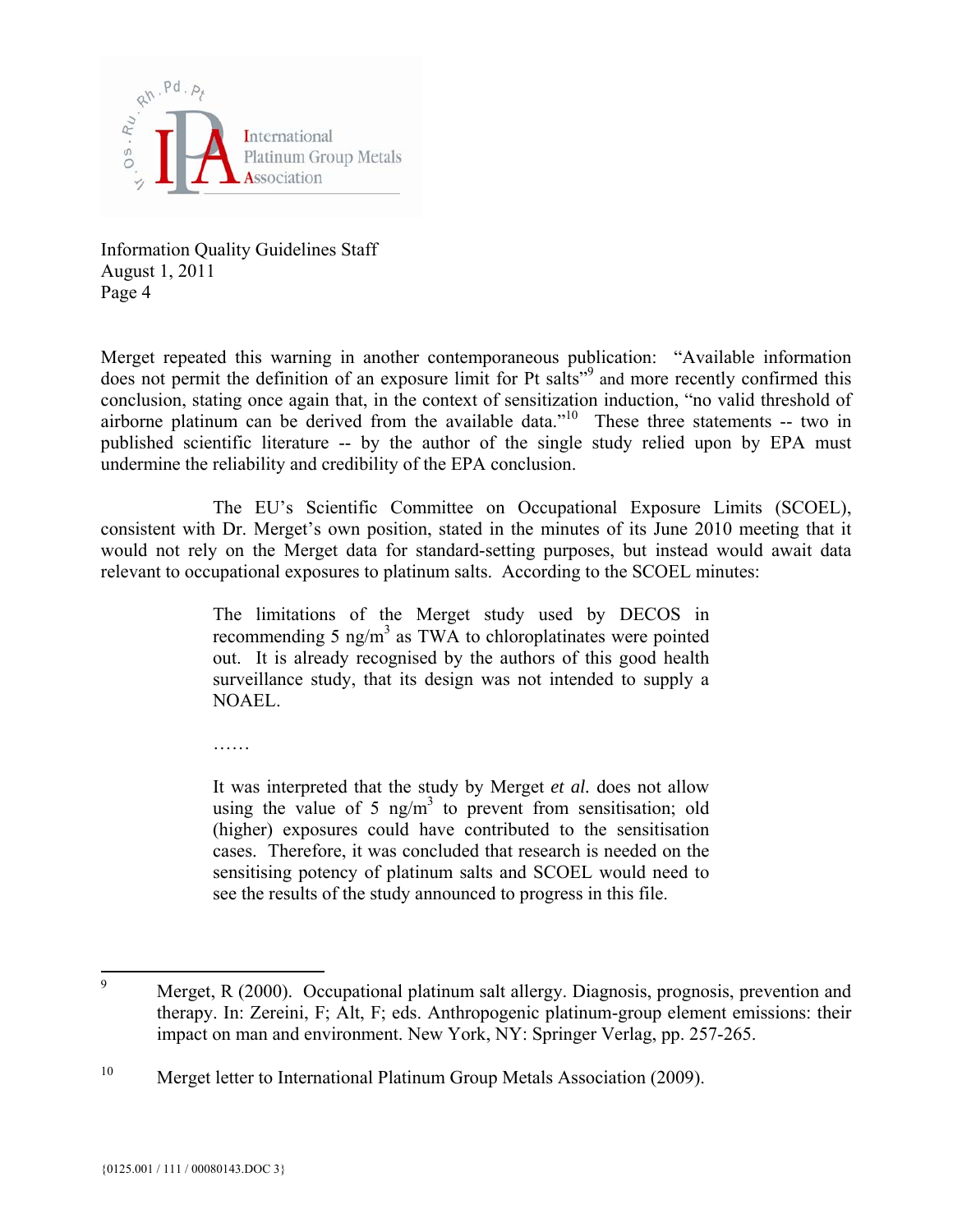

> In the mean time, the recommendation will be published with no value, but with all the information gathered.<sup>11</sup>

Unlike SCOEL, however, EPA is opting to rely on data that are simply wrong for the purpose and that contravene the IQA and its implementing guidance.

## **EPA's IQA Guidelines -- the "Objectivity" and "Utility" Criteria**

EPA's IQA Guidelines "contain EPA's policy and procedural guidance for ensuring and maximizing the quality of information [it] disseminate[s]" as well as specifically describing "new mechanisms to enable affected persons to seek and obtain corrections from EPA regarding disseminated information that they believe does not comply with EPA or OMB guidelines."<sup>12</sup> Accordingly, the Guidelines expressly set out a pathway for seeking correction of information disseminated by EPA that falls short of the "basic standard of quality, including objectivity, utility, and integrity," enunciated in its own Guidelines or those issued by OMB.<sup>13</sup>

Both the "objectivity" and "utility" criteria are implicated by EPA's reliance on the Merget *et al.* study as a basis for its proposed RfC. As does OMB, EPA considers the "objectivity" inquiry for IQA purposes to be "whether the disseminated information is being presented in an accurate, clear, complete, and unbiased manner, and as a matter of substance, is accurate, reliable, and unbiased."<sup>14</sup> The "utility" criterion refers to "the usefulness of the information to the intended users."<sup>15</sup>

<sup>15</sup> EPA Guidelines at 15; OMB Guidelines § V.2, 67 Fed. Reg. at 8459.

<sup>11</sup> European Commission, 77<sup>th</sup> Meeting of the Scientific Committee on Occupational Exposure Limits (June 28-29, 2010) § 6.2.

 $12$  EPA Guidelines at 3.

<sup>13</sup> *Id*.

<sup>14</sup> *Id.* at 15; OMB Guidelines § V.3, 67 Fed. Reg. at 8459.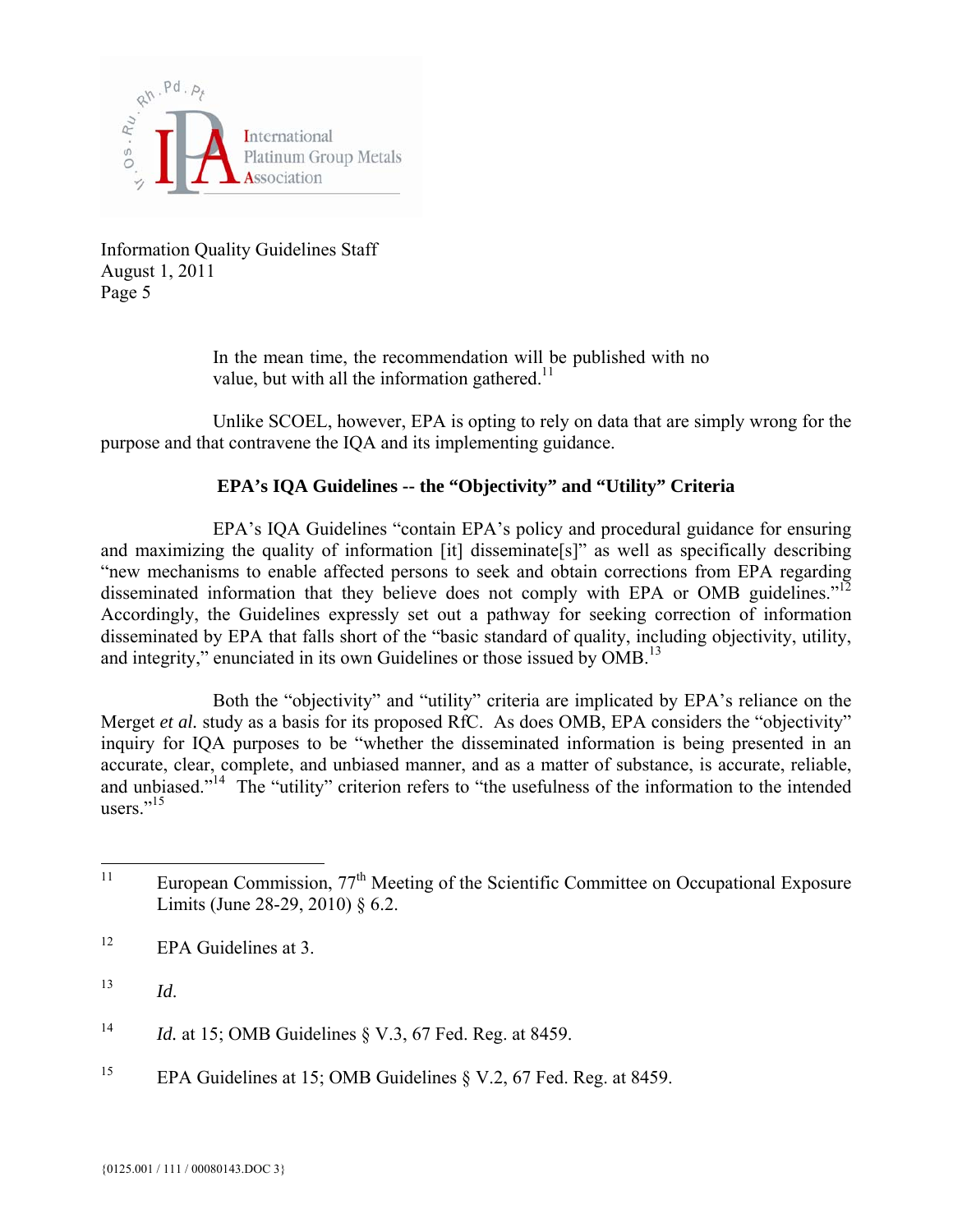

Like OMB, EPA recognizes that the "influential scientific, financial, or statistical information" it disseminates "should meet a higher standard of quality."<sup>16</sup> Under the EPA Guidelines, information is considered influential if "the Agency can reasonably determine that dissemination of the information will have or does have a clear and substantial impact (*i.e.*, potential change or effect) on important public policies or private sector decisions."<sup>17</sup> Certainly an RfC for halogenated platinum salts which is 8,000 times below any RfC previously established under the IRIS program and also 2 million times below current U.S. and EU OELs for these substances is "influential scientific . . . information," as are the data on which the proposed RfC purports to be based. It thus must reflect "a higher degree of quality (for example, transparency about data and methods)."18 Additionally, because the key -- and only -- database on which the proposed RfC relies is a study deemed inapplicable for this purpose by both the lead investigator and by SCOEL, the information at issue is inconsistent with the best available and current science. Accordingly, the draft IRIS Report also involves "controversial scientific . . . issues," a specific class of "influential information" that "should adhere to a rigorous standard of quality."<sup>19</sup>

For giving content to the concept of ensuring the "objectivity" of "influential scientific risk assessment information," EPA, in developing the Guidelines, adapted the quality principles in the Safe Drinking Water Act Amendments (SDWA) of  $1996^{20}$  as follows:

> (A) The substance of the information is accurate, reliable and unbiased. This involves the use of:

- $17$  *Id.*
- <sup>18</sup> *Id.* at 20; OMB Guidelines  $\&8$  V.3(b)(ii) and V.9, 67 Fed. Reg. at 8460.
- 19 *See* EPA Guidelines at 20.
- <sup>20</sup> 42 U.S.C. §§ 300g-1(b)(3)(A) and (B). The OMB Guidelines, § V.3(b)(ii)(C), direct federal agencies to "adopt or adapt" the SDWA principles for these purposes. 67 Fed. Reg. at 8460.

<sup>16</sup> EPA Guidelines at 19.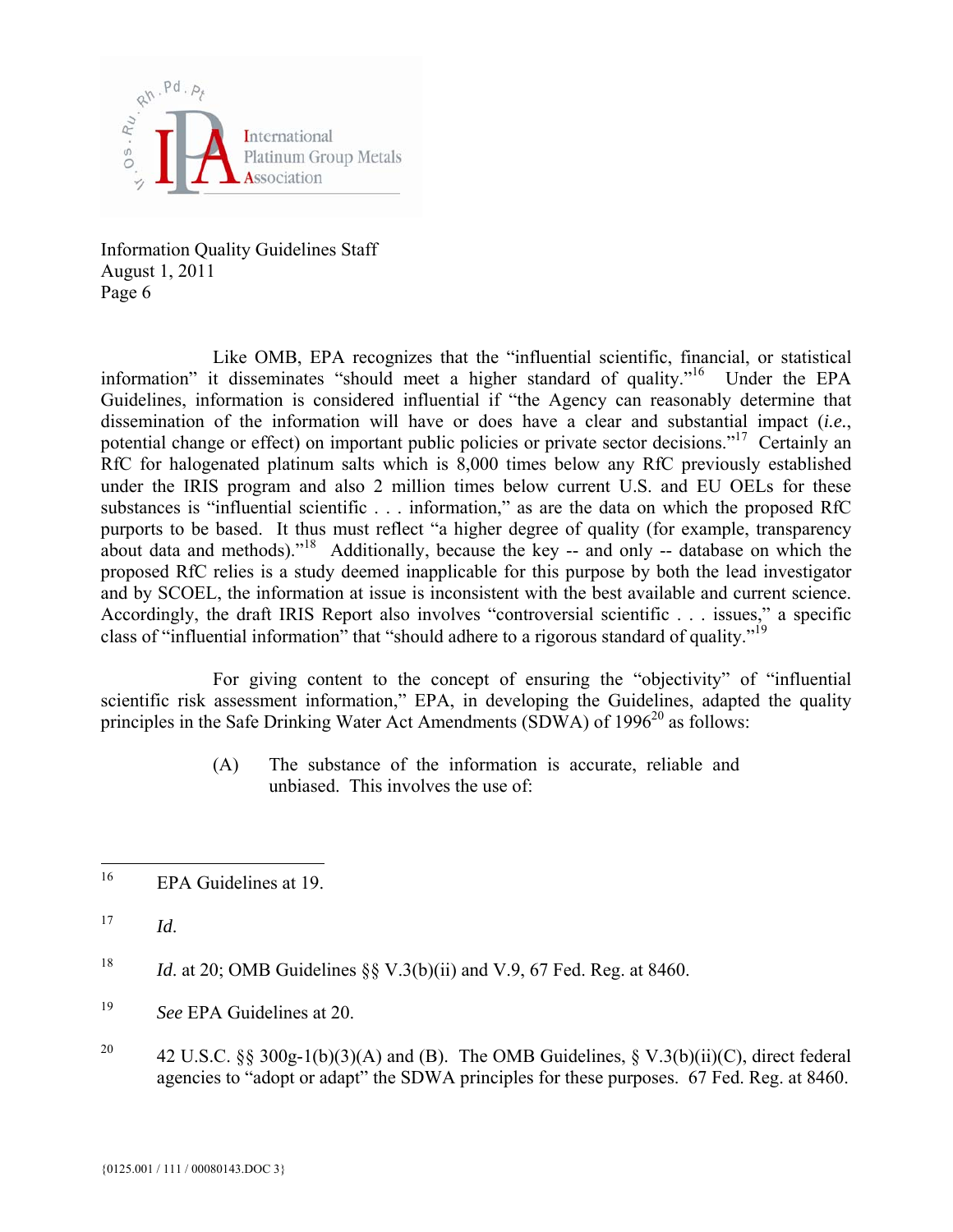

- (i) the best available science and supporting studies conducted in accordance with sound and objective scientific practices, including, when available, peer reviewed science and supporting studies; and
- (ii) data collected by accepted methods or best available methods (if the reliability of the method and the nature of the decision justifies the use of the data).
- (B) The presentation of information on human health, safety, or environmental risks, consistent with the purpose of the information, is comprehensive, informative, and understandable. $21$

## **How the Proposed RfC Violates EPA IQA Guidelines and Why the Erroneous Information It Contains Must Be Corrected Immediately**

As noted above, rather than grounded in "the best available science and supporting studies," the RfC for halogenated platinum salts proposed in the draft IRIS Report rests on the data from a single study that is inappropriate for the purpose. The proposed RfC and its asserted scientific foundation fall far short of what the SDWA quality principles call for to satisfy the "objectivity" criteria. The purported derivation of the proposed RfC from these data cannot reasonably be described as "objective" within the meaning of the IQA. They do not even appear "objective" as the term is ordinarily understood. The highly dubious nature of the scientific underpinning of the proposed RfC by its very nature also compromises the utility of the draft IRIS Report going forward.

While EPA may assert that the current version is "only a draft," it has been widely circulated -- and apparently unchanged -- for some two-and-a-half years. Any disclaimer that it lacks influence due to its draft nature loses real-world meaning every day, week, month, or year that

<sup>21</sup> EPA Guidelines at 22.